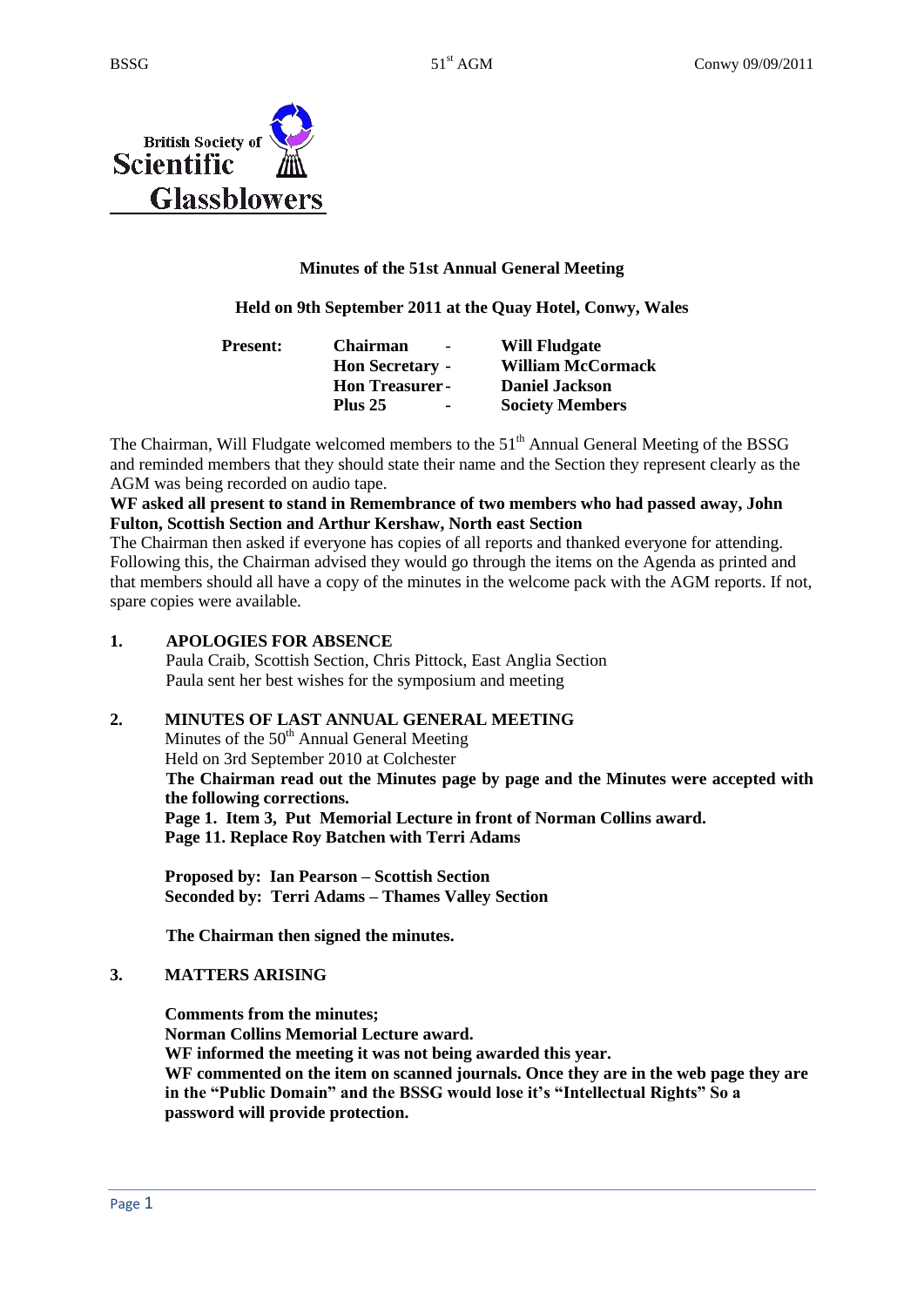# **4. CHAIRMAN'S REPORT**

Since the last Symposium, which was a huge success for the  $50<sup>th</sup>$  celebration, the knock on effect and enquiries about the BSSG has been quite uplifting with changes throughout the committee and the movement of portfolios from one person to another and also the taking on of new members to strengthen our resolve shows that we are slowly getting to the place that I would like to see the Society for the future.

Updating the documentation throughout our society takes time and is an ongoing commitment, so that we can become sharper and more efficient society and it has to be remembered that we do not have paid staff to do all this work.

Our Journal is still our way of communicating and reflecting what the membership wants, but we are not mind readers and with all those possible ideas that we have been promised, I would like to see more articles coming in from the membership and to share those strengths, hopes and experiences with us at the Journal for all to see.

That could be a small article that might need to be "cleaned up" but as long as the bones of an article are there, I am sure we can get it to print. So, now there is no excuse for anyone to feel worried about submitting something, it can be sent direct to the editor or to me for us to get your name added to our list of contributors.

The BoE has had numerous applications and that shows that we are working together as a team. There are a few new ideas on the table and some changes to the team to reflect a strong background for our glassblowing trainees to feel confident in what we do and why we do things that way.

Just a quick word to those that are considering taking the BSSG exams… your mentors are there to get you to the point of sitting an exam, they would not want you to fail and the examiners are there to encourage you to pass, in fact, when you apply, you could say that your name is already on the certificate, you just have to prove your worth on the day… Hopefully, one day you will be able to look back to those days with fond memories from a position on the Board of Examiners.

I have been out to a few venues and acted as a public relations representative, in particular to one glass manufacturing company, this has opened up some new ideas and I will be working with our Secretary to investigate how we can provide information to such companies out there that work with glass towards their Investors in People certification in the near future. I will be travelling over to France later this year to visit with members and to put forward some proposals that will enhance our already high standings in the glass community. This will require a lot of work and commitment from our team but should prove that our Society is the one for them to move forward with into the future using our exams as recognised qualifications.

I thank all those around me, for the hard work, support and background work being done. I would also like to thank our Symposium Committee for organising such a well attended event and also to our members that get involved at ground level. If you are having a meeting in your area and would like me to attend, please give me as much notice as possible and I will do my utmost to join you and meet members who cannot for one reason or another attend the AGM or the Symposium.

William Fludgate

**The Chairman read through his report highlighting the success of the Symposium which is thanks to the membership.**

**Also the need to send in articles to the Journal. WF wishes to visit as many of the membership as possible. He reiterated his thanks to everyone.**

**There were no questions on the Chairman's report**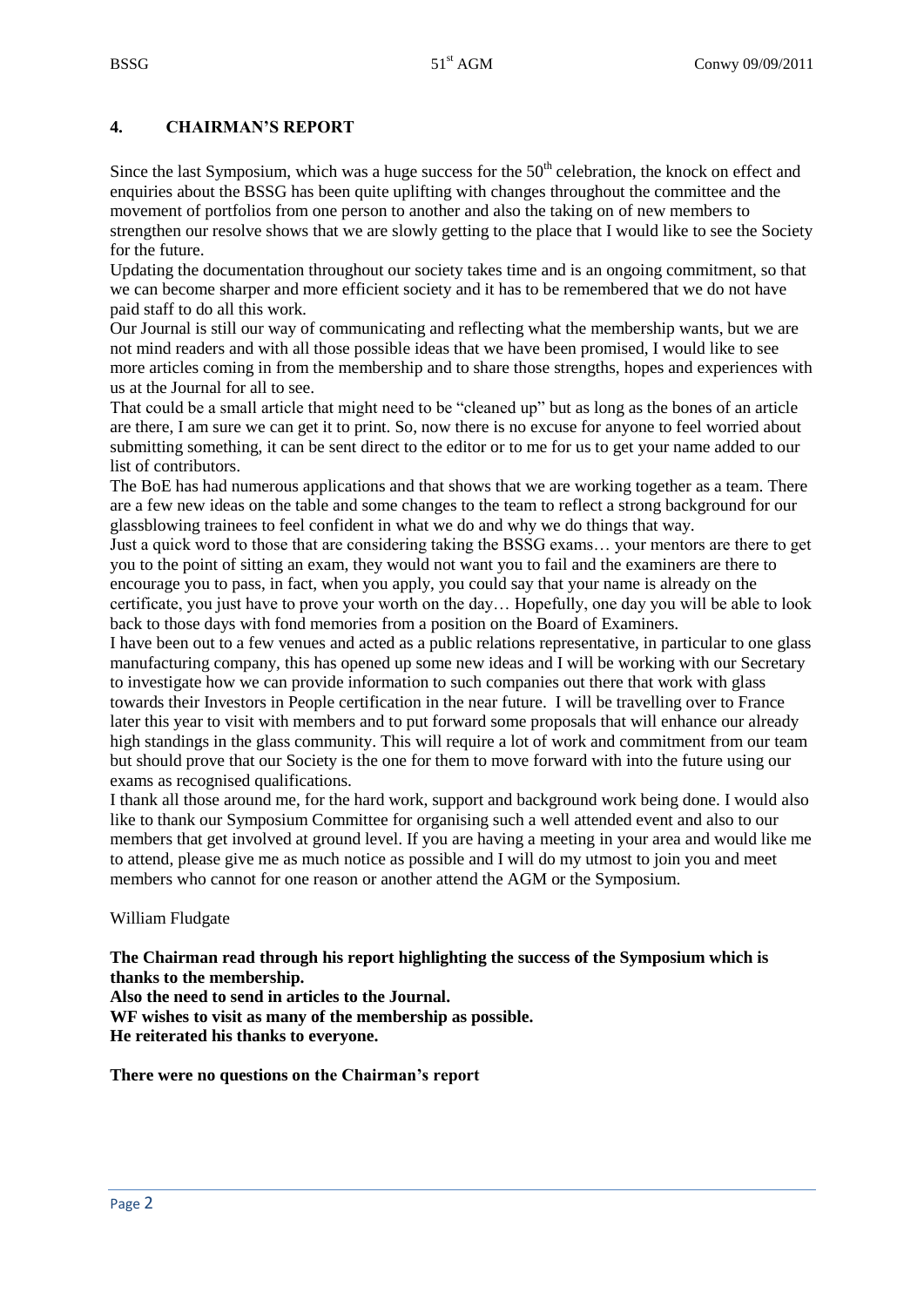# **5. SECRETARY'S REPORT**

|                                                       |                                         |                                                | <u>2011</u>    | <b>2010</b>    | 2009            |
|-------------------------------------------------------|-----------------------------------------|------------------------------------------------|----------------|----------------|-----------------|
|                                                       | <b>Total Members for 2011</b>           |                                                | 173 (172)      | 153            | 161 (159)       |
|                                                       | New Members for 2011                    |                                                | 36             | 24             | 24              |
|                                                       | Members still to renew for 2011         |                                                | 10             | 35             | 10              |
|                                                       |                                         | <b>Members by Section and Council delegate</b> |                |                |                 |
| EA                                                    | East Anglia,                            | Will Fludgate                                  | 33             | 31             | 35              |
| M                                                     | <b>Midlands</b>                         |                                                | 13             | 14             | 15              |
| <b>NE</b>                                             | North East,                             | Dan Jackson                                    | 15             | 8              | 11              |
| <b>NW</b>                                             | North West                              |                                                | 5              | 6              | $\overline{7}$  |
| O                                                     | Overseas,                               | Kon Kraft                                      | 56             | 46             | 42              |
| S                                                     | Southern                                |                                                | 14             | 13             | 12 <sub>2</sub> |
| S                                                     | Scottish,                               | <b>Robert McLeod</b>                           | 14             | 12             | 14              |
| TV                                                    | Thames Valley,                          | Lee Mulholland                                 | 13             | 14             | 13              |
| W                                                     | Western                                 |                                                | 4              | 5              | 10              |
|                                                       |                                         |                                                | 167            | 149            | 159             |
|                                                       | <b>Members by type</b>                  |                                                |                |                |                 |
|                                                       | Members (Full)                          |                                                | 71             | 74             | 77              |
|                                                       | <b>Retired Members</b>                  |                                                | 20             | 21             | 30              |
|                                                       | Honorary Life member                    |                                                | 2              | $\overline{2}$ | $\mathbf{1}$    |
|                                                       | <b>Student Members</b>                  |                                                | 34             | 25             | 17              |
|                                                       | <b>Corporate Members</b>                |                                                | 35             | 23             | 25              |
|                                                       | <b>Associate Members</b>                |                                                | $\overline{7}$ | 4              | 4               |
|                                                       | Subscribers                             |                                                | $\overline{4}$ | 4              | 5               |
|                                                       |                                         |                                                | 173            | 153            | 159             |
|                                                       |                                         | <b>Companies with Corporate membership</b>     |                |                |                 |
|                                                       | Hampshire (R&D) Glassware Ltd           |                                                | 3              | 4              | 5               |
| Smith Scientific Ltd,                                 |                                         | 4                                              | 4              | 4              |                 |
| Excelitas Technologies UK Ltd (formerly Perkin Elmer) |                                         | 4                                              | 4              | 4              |                 |
| Biochem Glass (Apparatus) Ltd,                        |                                         | 3                                              | 3              | 3              |                 |
| Scilabware                                            |                                         | 8                                              | 8              | 9              |                 |
| Yorlab                                                |                                         | 6                                              |                |                |                 |
| Radley                                                |                                         | 3                                              |                |                |                 |
| Aimer                                                 |                                         |                                                | 4              |                |                 |
|                                                       |                                         |                                                | 35             | 23             | 25              |
|                                                       | <b>Subscribers for the BSSG Journal</b> |                                                |                |                |                 |
| Rakow Research Library                                |                                         | 1                                              | 1              | 1              |                 |
|                                                       |                                         |                                                |                |                |                 |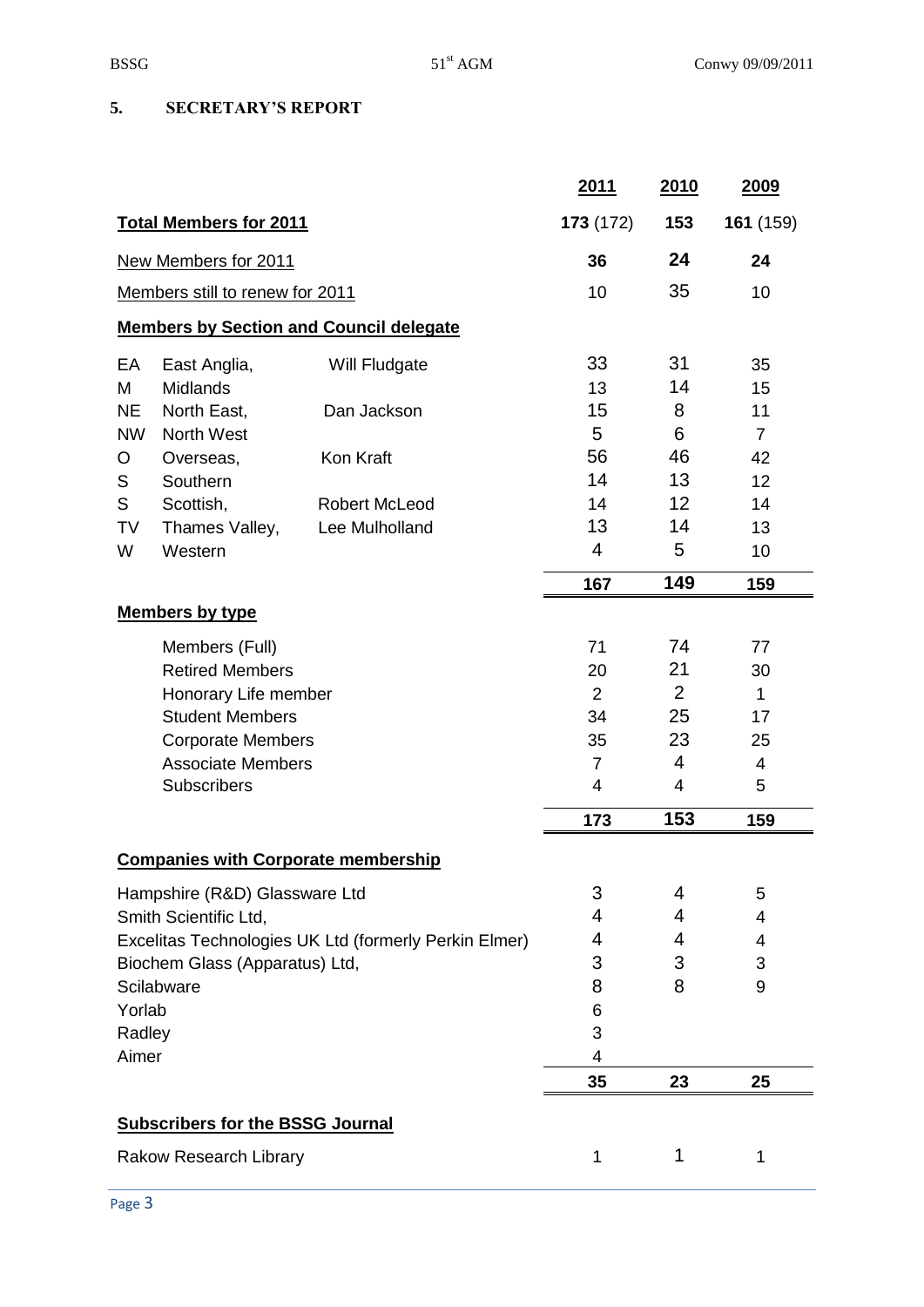| University of Waikato Library     |                                        |  |
|-----------------------------------|----------------------------------------|--|
| Swets Blackwell LTD               | $\begin{array}{ccc} 1 & 1 \end{array}$ |  |
| <b>China National Publication</b> |                                        |  |

# **Comments from Secretary**

One member has died (Arthur Kershaw, Bradford Univ)

The purpose of the Section contacts is to provide a contact with the Council.

Willie McCormack, Hon Secretary

**The Secretary took the meeting through his report and made the following comments; The figures shown over the last three years show the membership trend is up. There is a welcome reduction in the number of lapsed members. WF thanked WMC for his service as he is standing down as Secretary. There were no questions**

### **6. TREASURER'S REPORT**

#### **2010 Accounts Report:**

**Page 2:**

#### **Bank Interest:**

Our income from bank interest has still not improved such as is the investment environment.

### **Symposium:**

There was a deficit on the symposium of  $£3,148$  this was due to extra cost of the  $50<sup>th</sup>$  anniversary celebrations and was expected. Due to the surplus in 2009 there was no need to use any of the society's savings to cover the costs.

#### **Journal:**

The journal has made a deficit this year despite making a surplus in 2009, the deficit was considerably less that 2008 though which was £1,517.

### **Page 3:**

#### **Stationary and postage general administration**:

Costs have gone down as expected; in 2009 we had the expense of buying in printed stationary which does not have to be bought every year. The cost of stationary has dropped well below last year and even below the amount spent in 2008. Where possible Council have been using Email instead of using post or travel.

### **Library**:

The increase was expected and is due to the library moving to Oxford.

#### **Travel Expenses**:

The costs have decreased a small amount this year. Council are meeting at venues which are centrally located in relation to the officers.

#### **Insurance**:

The renewal of the insurance shows a small decrease in the premium

#### **Accountant's fees**:

This is the charge for preparing the 2010 accounts by the accountants as seen below.

#### **Miscellaneous expenses**:

Include engraving of trophies, Competition prize monies, Certificates of Appreciation etc.

#### **Net Deficit for year**:

The net year deficit for 2010 was in the red this year which was expected with the extra expense on the Anniversary symposium and some deficit on the Journal. Looking over the last three years the accounts remain at a similar level.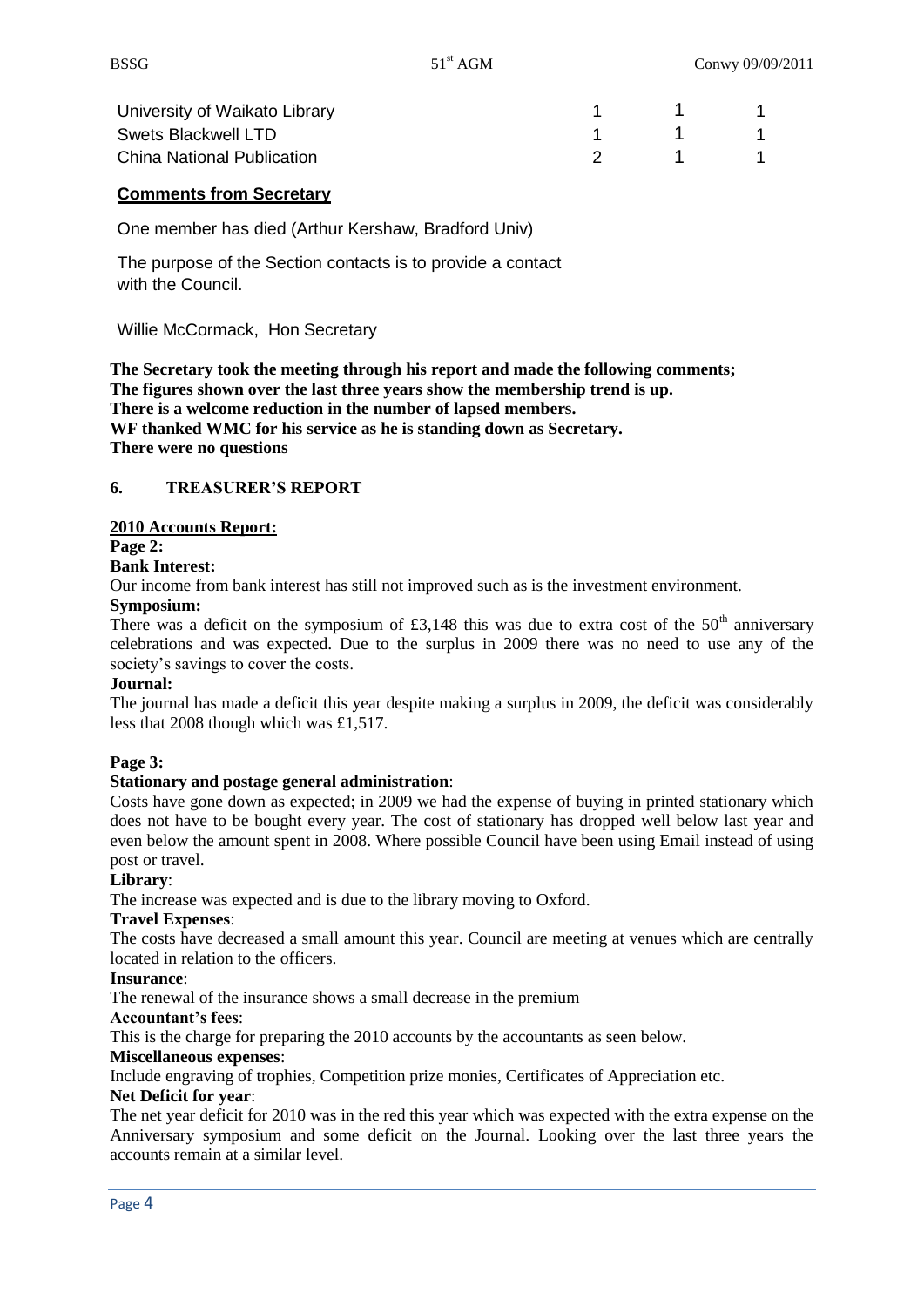### **2011 to Date:**

The Journal has made a small deficit this year the previous year there was a number of one off advertisers which helped income but obviously can not be relied on to balance the books. So we need to look at the advertising costs to ensure the journal doesn't become a drain on resources. There has been an increase in interest in BSSG qualifications with a number of syllabi being purchased. There has also been an increase in overseas membership helped by our friends at Lycee Dorian the Paris school of glassblowing.

I propose the auditors Downham Mayer Clarke & Co with the approval of Council. So, on behalf of Council, I ask members to:

- 1. To ratify the accounts before you.
- 2. To approve that Downham Mayer Clarke & Co. be elected to continue as the Society Auditors.

Daniel Jackson Hon. Treasurer.

**The Treasurer read through the accounts one page at a time. Copies were handed round. There was one question if it was time to increase subscriptions. This will be discussed at Council meeting.**

### **7. ELECTION OF AUDITORS**

**The Chairman asked for a proposer and seconder of Downham Morris Mayer and Co. Stockport, Cheshire to be elected as the society auditors.** 

**Proposed: George Robertshaw, East Anglia Section Seconded: Steve Moehr, North East Section**

 **The Chairman asked for a proposer and seconder for the Executive Reports.**

 **Proposed: Ian Pearson, Scottish section Seconded: George Robertshaw, East Anglia Section**

### **8. REPORT OF COUNCIL**

There are 3 Council meetings per year, in November, March and July and they are numbered 51/1, 2 and 3 where 51 is the year.

The Business of the BSSG Council is to discuss reports from the Chairman, Secretary, Treasurer, Journal Editor., Advertising manager, Board of Examiners committee, Librarian, Web master and Reports from the Sections and the Annual Symposium. Actions are assigned and correspondence dealt with and in this way the Society is organized and run.

The November meeting met at the Kings Hotel in Grantham with six members present and apologies of absence from six members.

As well as the usual reports Council discussed the  $50<sup>th</sup>$  Anniversary symposium held in Colchester which was a great success.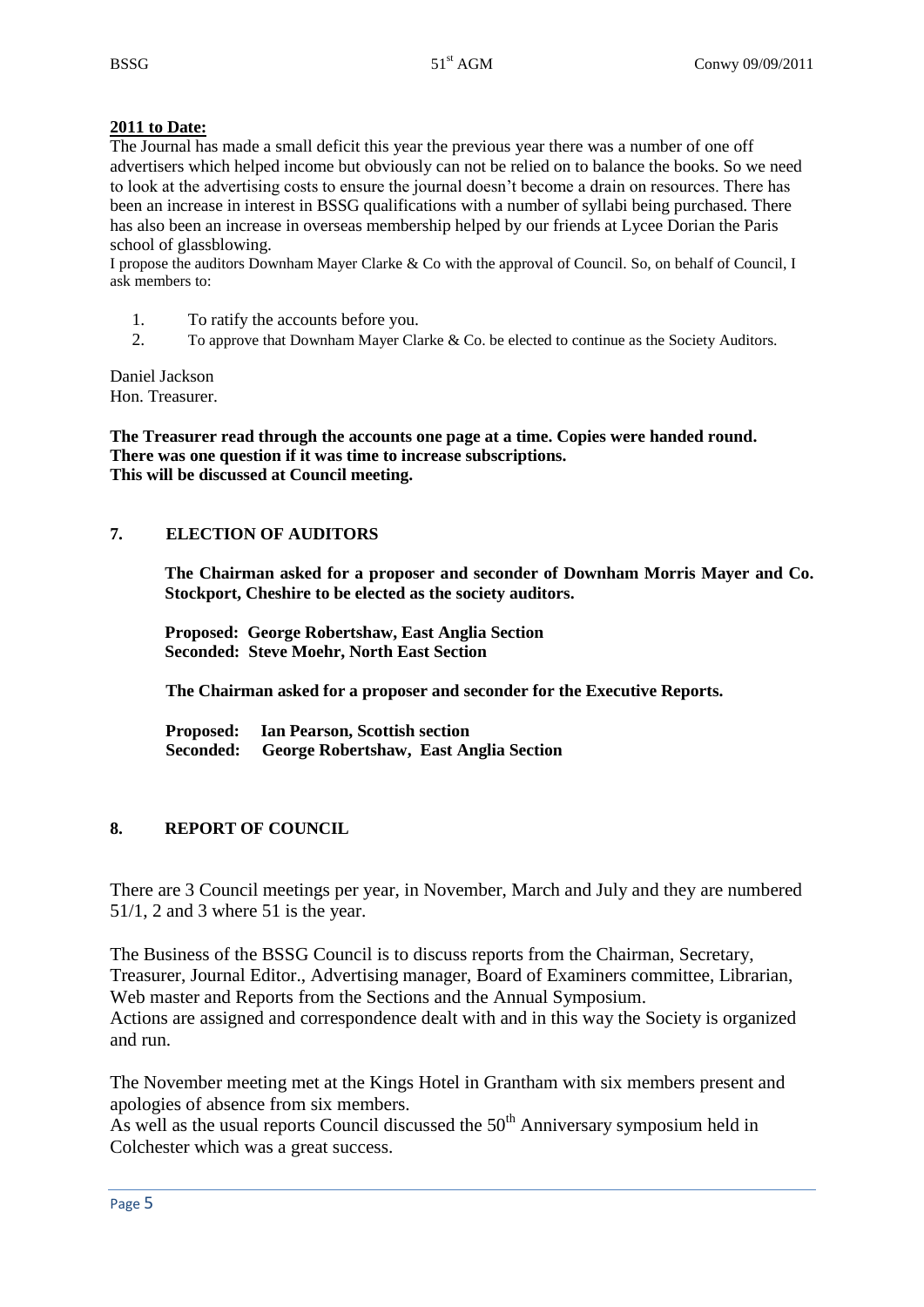The March meeting met in the Angel & Royal Hotel in Grantham, (The Kings hotel having ceased trading) with eight members present and four apols.

This meeting discussed, along with all the other business, the BoE organising the Competitions in time for the Symposium which involves setting dates and selecting required pieces for entrants.

The June meeting also met in the Angel & Royal Hotel in Grantham with seven members present and three apols received.

At this meeting Council asks office bearers if they wish to stand again and have their names put forward to the AGM for ratification by the members.

The main item of business was the annual symposium in Wales and how the organising was proceeding.

Symposiums are organised by a symposium committee and the various jobs shared out are the Lectures, Trades and Exhibition stands, Companion programme and arranging the Hotel and liaising with the Hotel conference person.

At the Symposium the Society holds its Annual General meeting to report on the business in the previous year and elect Office bearers.

The BoE annual meeting had been held in the same hotel two weeks before and at their meeting the entries for the various competitions were judged. The turnout this year was very good with seven entries.

Council reports are in each Journal. However members can see the individual reports made to each Council meeting by e-mailing the Secretary.

The Minutes are available to members too and they are also in the web page.

Serving the BSSG is interesting and challenging and there is always a need for more members to help. Any member is welcome to attend a Council meeting as an observer if they are thinking about taking part.

**W.McC read through the report on behalf of WF commenting on new developments in the BoE and explaining the need for new members of the Board.**

**IP reminded Council of Publication dates for the Council report to be submitted for inclusion in the Journal**

# **9. JOURNAL/ Advertising REPORT**

The Editorial board has expanded this past year with the addition of Robert McLeod as Advertising manager who joins Terri Adams as Librarian and myself as Editor. We have selected this year's winner of the BSSG Literary Award, known as The Lucy Oldfield Cup. This will be presented at the Annual Dinner.

Using a dedicated person for the role of advertising allows me to focus on editorial material which sadly has been minimal this year. The advertising aspects of the Journal will be reported upon separately.

The April 2011 issue was one of the thinnest *Journals* yet published and the forthcoming October one appears to have suffered the same fate. I estimate a 50% downfall in articles compared to 2010. A proposal to appoint an Assistant Editor may or may not assist with the volume. Time will tell.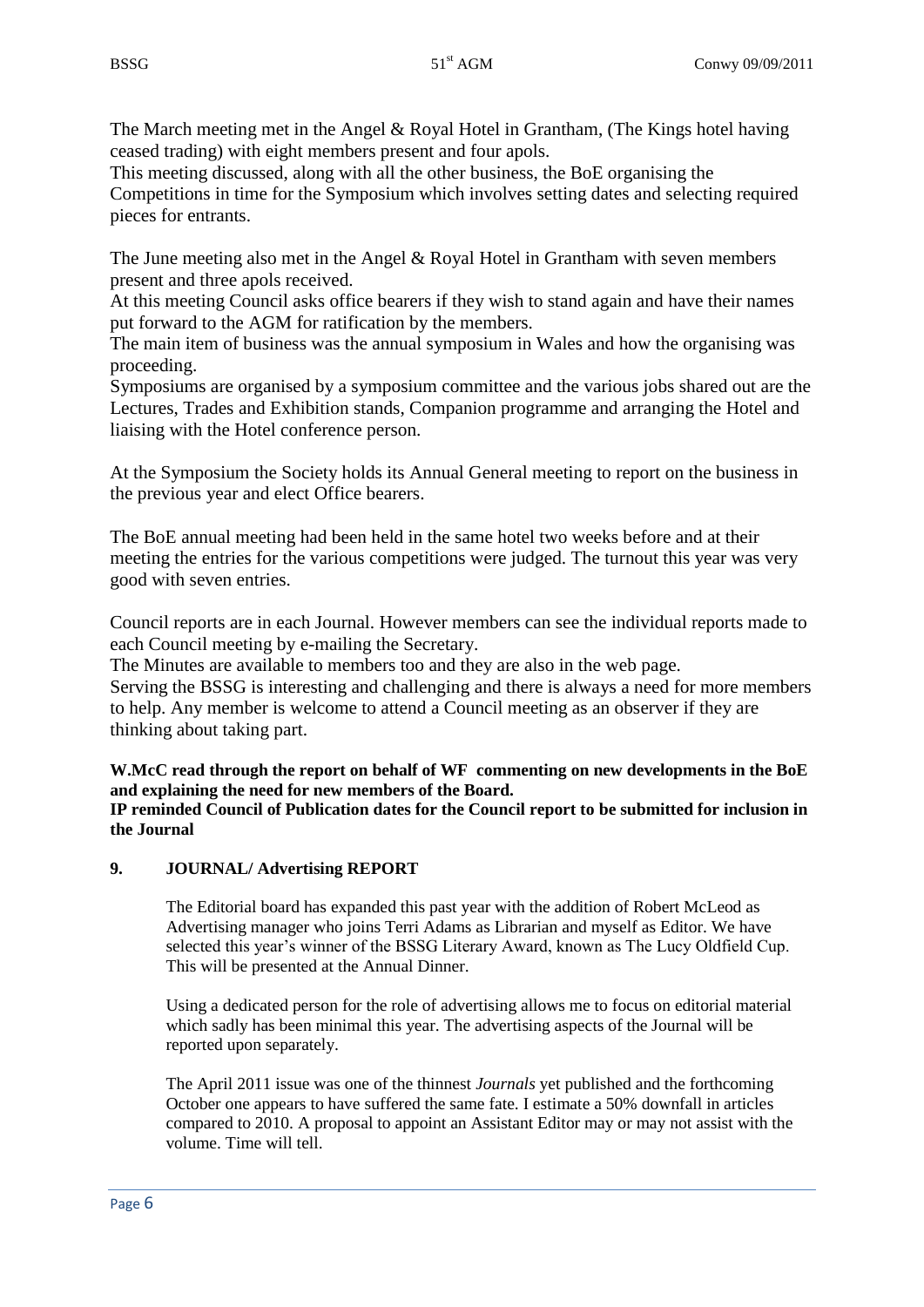I wish to take this opportunity to thank BSSG's two proof readers, Graham Reed and Alan Gall. Alan is a regular contributor to the Journal. In addition our BSSG Librarian has produced several excellent Book Reviews.

Ian Pearson, BSSG JOURNAL EDITOR

**IP was happy for the proposal in Council for an assistant Editor to be appointed. He thanked the Editorial Board for their help.**

**WF asked if the dates for publication and advice on the Format of articles could be published.**

**WMcC said he would try the assistant editors post this year and if it was successful it could be made permanent next year.**

### **10. BOARD OF EXAMINERS**

Six members attended the BoE meeting on the  $18<sup>th</sup>$  June at the Angel & Royal Hotel in Grantham. Steve Moehr - BoE Chairman, Terri Adams -Qualifications Secretary, Lee Mulholland – Competitions Manager, Will Fludgate – BSSG Chairman, Willie McCormack – BSSG Secretary, Matthew Miles – Observer.

Apologies received: Dan Jackson – BSSG Treasure, Brian Moore – Hampshire Glass

An encouraging uptake of BSSG Syllabi this year.

Two complete sets + Masters purchased by two universities and an encouraging 4 similar requests for syllabi from companies currently undertaking in house training.

BOE continuing to work with Paris School ( Verre de Lycee Dorian) to establish recognition of collaboration/integration with BSSG qualification and accreditation for BSSG on French Baccalaureate certification. Proposed visit to Paris by BoE reps later 2011.

One examination taken this year;

Abigail Storey at York University who achieved a Distinction in her Handburner Examination.

There was wide ranging discussion on giving support to apprentices

- \* Construct a reference source from the society library for students taking the BoE exams.
- \* Putting together a more in depth theory aid.
- \* Discussion on years experience needed for AD Wood and Hampshire competitions.
- \* Agreed to reduce the experience level for the Hampshire Trophy from seven years to five years.
- \* It was decided to leave the AD Wood cup at three years.
- \* BoE recommend establishing an Annual Apprentice Prize for  $1<sup>st</sup>$ ,  $2<sup>nd</sup>$  and  $3<sup>rd</sup>$  year apprentices.
	- This would be separate from the AD Wood competition.
	- A glass plaque and a monetary prize of perhaps £30 could be offered.

Results of the competitions:-

AD Wood Cup; Fixed piece – Viscometer + Free piece – two entries Aaron Brown – Viscometer & Water pump, Winner Eloise Alsop - Viscometer & Catalogue item, award of merit

Silica Cup; one entry Paul Frampton – Coiled distillation column, Winner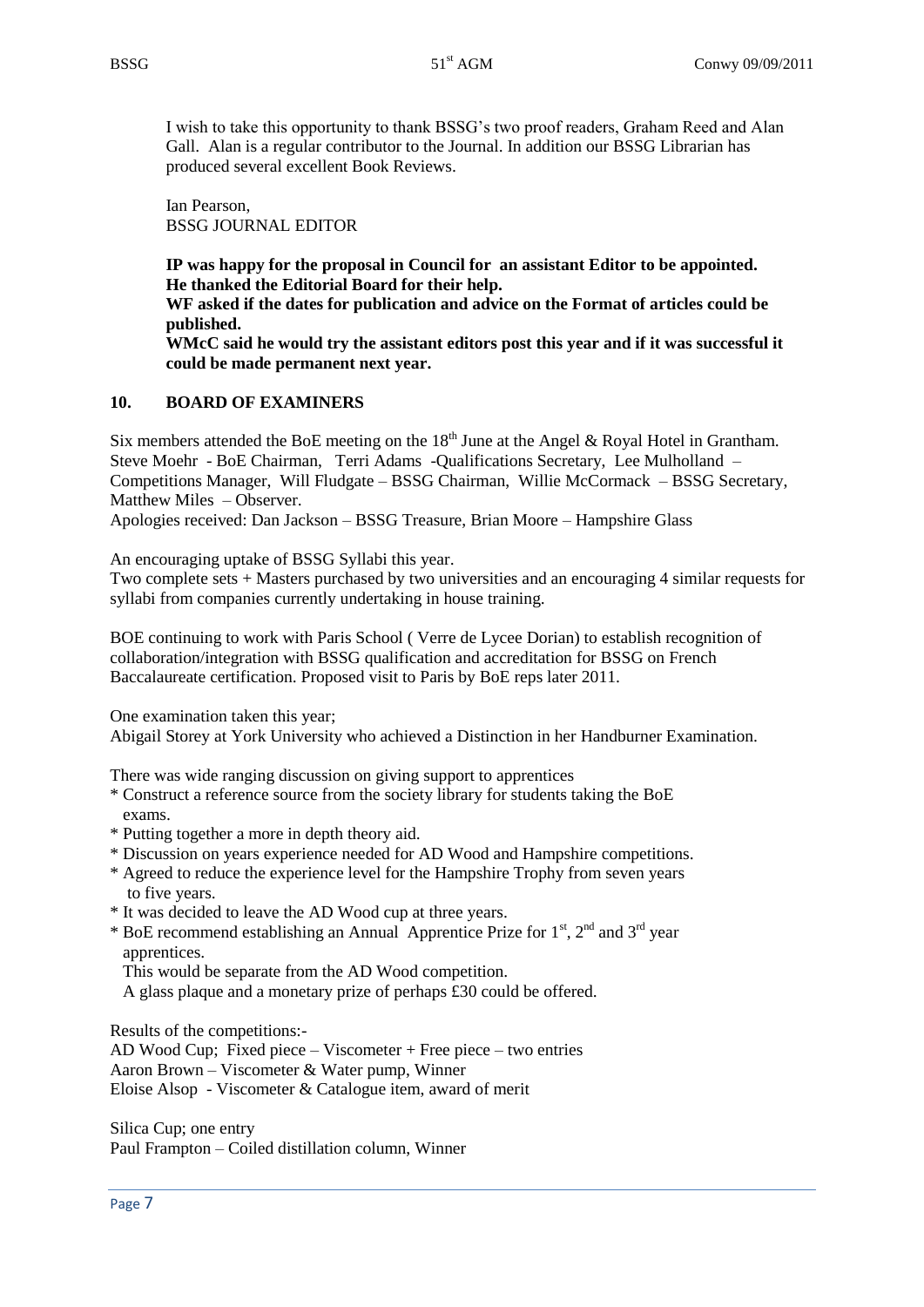Quickfit Cup; Four entries Lee Mulholland – Electro Chemical Cell, Winner

Election of Officers:- Chairman – Steve Moehr Examination Secretary – Terri Adams Competition Manager – Lee Mulholland Minute Secretary – Willie McCormack

New BOE membership application received from Matthew Miles: confirmation of appointment to be approved at next BoE meeting ( Symposium 2011)... Welcome aboard Matthew.

### **The report was read through by SM chairman of the BoE WMcC asked when the new apprentice prize competition would start. After a short discussion with WF, IP and TA it was decided the BoE will discuss the implementation. TA will write to appropriate Trainers.**

# **11. LIBRARIAN'S REPORT**

There has been renewed interest in library loans since the book reviews have appeared in the journal, so 'thank you', to our Journal Editor for his suggestion.... and the additional workload he has successfully generated for me! The only issue being that more than one person has requested the same title!

The matter of potentially high return postage costs of library loans for retired or student members, as raised at last year's AGM, has been discussed at council where it was agreed that the Society's funding prepaid return postage costs would be considered should funding difficulties be highlighted at time of loan request.

The library continues to receive donations. Regular contributions include Sci*-Glass,* the Journal of the Scientific Glassblowing Society of Australia and New Zealand and copies of *Hot Glass,* the newsletter of the Scientific Glassblowers Association of Australia along with *Fusion,* the Journal of the American Scientific Glassblowers Society, for which the BSSG are very grateful.

Other donations this year include:

A DVD from the American Scientific Glassblowers Society titled *2008 Roster, Cumulative Index, References and Abstracts.* 

A DVD titled *Northlands Creative Glass,* donated by Ian Pearson.

As part of my duties as a Librarian and a member of the BoE, I have been tasked with the putting together of a list of reference aids and recommended reading to support the education of BSSG members undertaking the BSSG Syllabus. I would appreciate any input from the membership in respect of suggested titles and if they are not on the library list I will do my best to secure a copy to add to the library. We all have our own 'bibles' to support us in our workplace so please speak up because what might seem blindingly obvious to you may not have occurred to somebody else.

Our journal is very highly thought of within the scientific glassblowing community and having sat down recently and read many of our back issues it is easy to see why! The content of early journals was packed with very informative quality articles submitted from a wide range of membership. We could all think of at least one technique of manufacture or specialised piece of bespoke glassware which might be of interest to others so why not support the editorial team and write it up? Or perhaps you would consider doing a review of your own workshop; what equipment you have, what ventilation system, what is your position in respect of undertaking repair work and the cleaning of glassware? You will not be judged on your spelling or grammar, the editorial team are there to support you with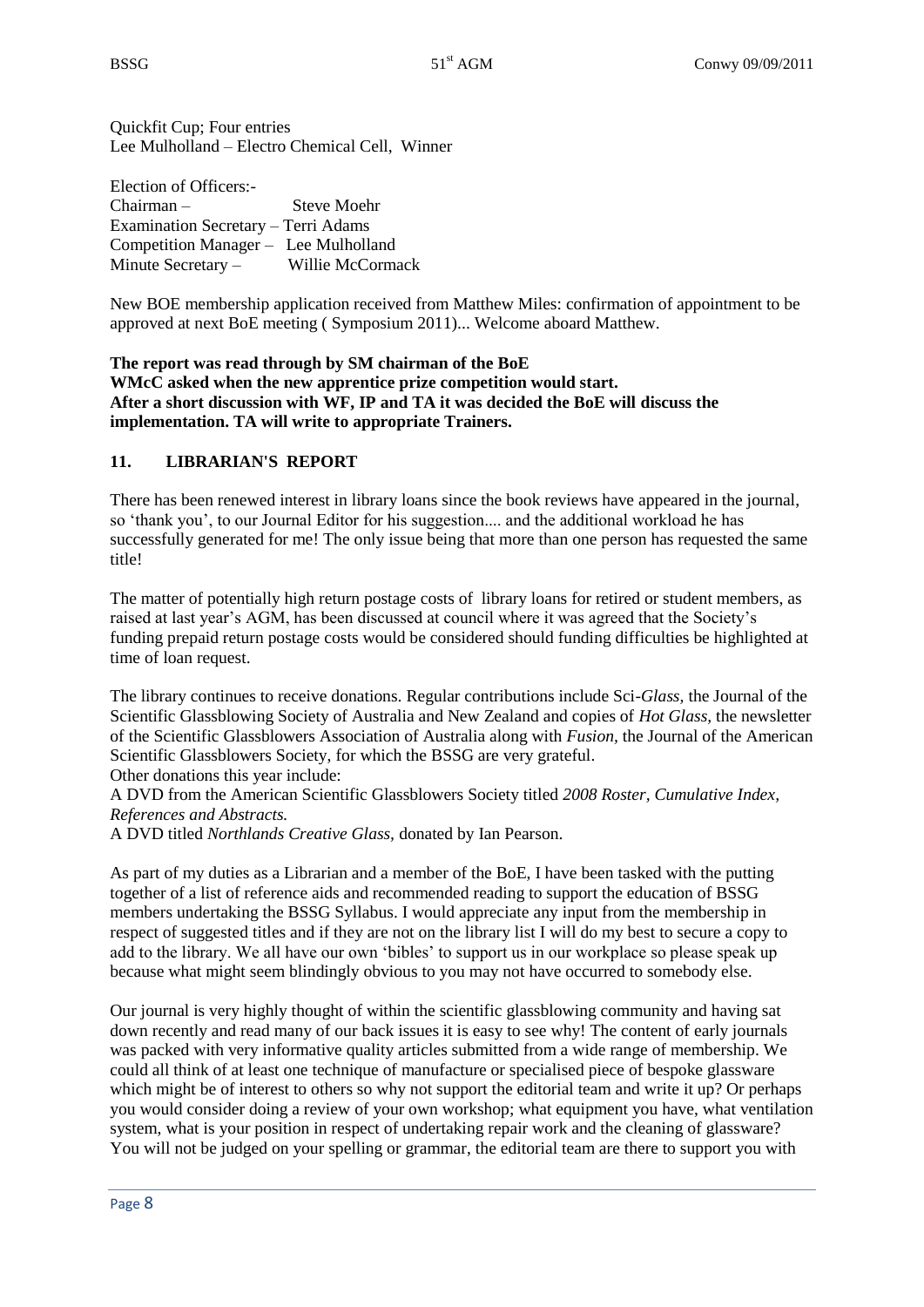this. There has been renewed interest in the training of scientific glassblowers so let us as a society support them further by contributing to our journal.

**TA read through her report commenting on the main points. Note:- not clear on recording. Discussion on compiling a Theory Aid and Reference source from the library for the use of Students taking the BoE exams.**

**TA appealed to the members for any Articles and books for the Library. There were no questions**

# **12. WEBMASTER'S REPORT**

First please accept my apologies for not attending this AGM

Up-dates to the site have been done as and when requested. People are still continuing to visit our web site as the site traffic report below shows,

| <b>Visits</b>             |        |       |        |       |
|---------------------------|--------|-------|--------|-------|
|                           | $12 -$ | $04-$ | $25 -$ | $30-$ |
|                           | Aug-   | Aug-  | Aug-   | Aug   |
|                           | 2008   | 2009  | 2010   | 2011  |
| Total                     | 29427  | 33310 | 37897  | 42094 |
| Average per Day           | 13     | 12    | 13     | 11    |
| Average Visit             |        |       |        |       |
| Length                    | 2.32   | 1.3   | 1.09   | 1.36  |
| This Week                 | 91     | 83    | 90     | 76    |
| <b>Page Views</b>         |        |       |        |       |
| Total                     | 51048  | 55066 | 63851  | 70091 |
| Average per Day           | 22     | 16    | 19     | 16    |
| Average per Visit         | 1.7    | 1.4   | 1.5    | 1.5   |
| This Week                 | 154    | 115   | 131    | 114   |
| <b>Total visits since</b> | 4027   | 3883  | 4587   | 4197  |
| last AGM                  |        |       |        |       |

I've also included the last 3 years statistics for comparisons.

On the  $19<sup>th</sup>$  February 2011 I renewed our Web site fee to 123-reg for another year total cost £71.86 inc vat.

As I'm stepping down as web master and handing over to Sean Taylor after this AGM it goes without saying I will do all I can to help Sean and wish him luck for the future.

I would like to take this opportunity to thank all for their help and support over the years.

**Will Fludgate said the web master job was very important and must be filled. He then thanked Chris for his work as web master commenting he has done a marvellous job. WF asked the floor for any ideas for the web page and said he was looking forward to Sean Taylor starting as the new web master.**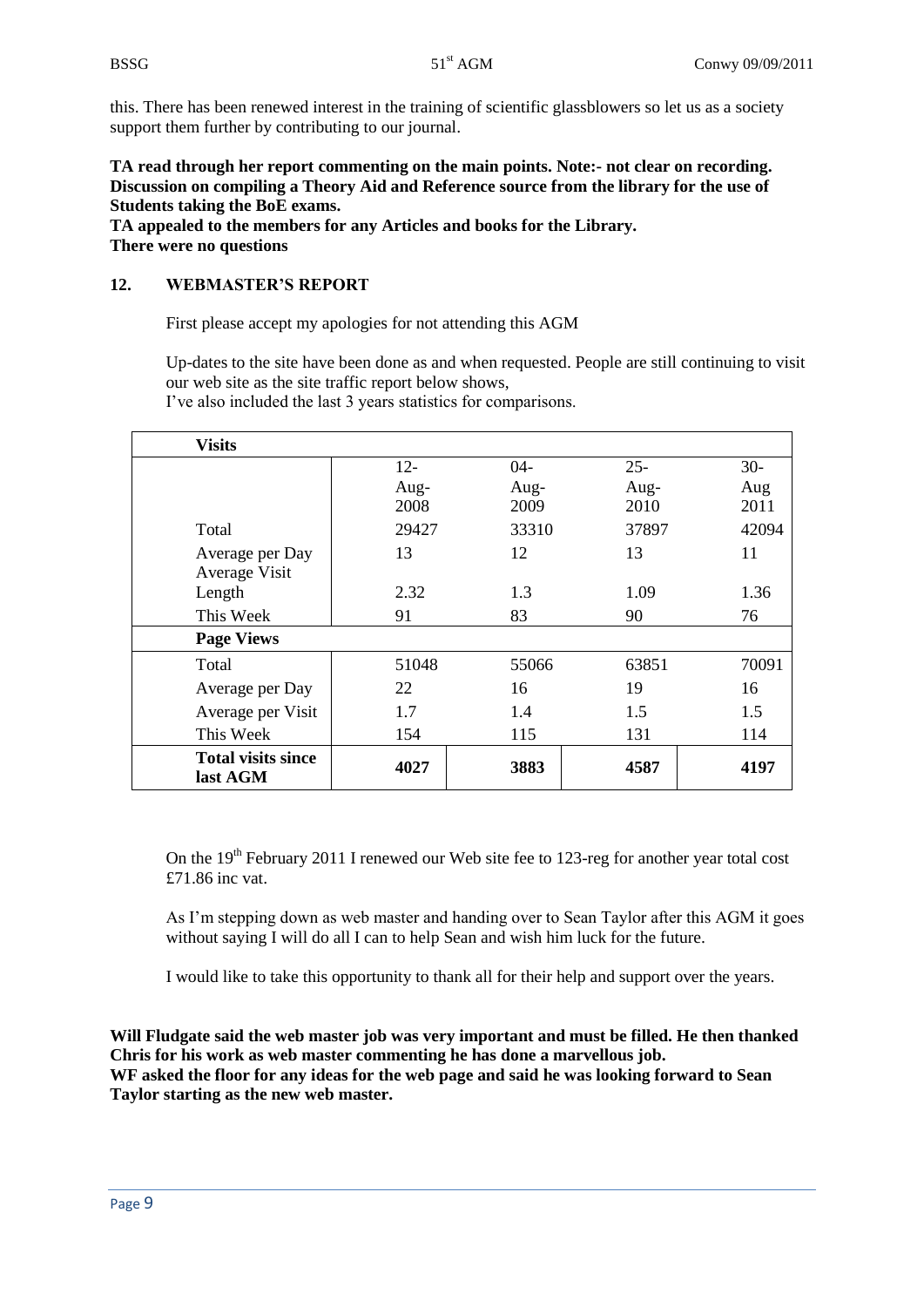The Chairman asked for a proposer and seconder for the Reports.

**Proposed by; Matthew Myles, East Anglia Section Seconded by; Alan Howell, East Anglia Section**

### **13. ELECTION OF OFFICERS**

- **(i) CHAIRMAN Mr William Fludgate, East Anglia Section is willing to stand again for 2011/2012.**
- **(ii) HON SECRETARY William McCormack is standing down. Terri Adams was asked to accept the post of Secretary and agreed to her name being proposed.**
- **(iii) HON TREASURER Daniel Jackson is willing to stand again for 2011/2012.**

**The Chairman asked for a proposer and seconder for the executive posts**

**Proposed: Ian Pearson, Scottish section Seconded: George Robertshaw, East Anglia Section**

**The Chairman thanked W.McC for his work as Secretary. Ian Pearson spoke in appreciation of WMcC's work as Secretary over the last six years.**

### **14. DECLARATION OF APPOINTMENTS**

The following members were elected to office for 2011/2012

| Mr Ian Pearson, Scottish Section   |
|------------------------------------|
| Robert McLeod, Scottish Section    |
| Terri Adams, Thames Valley Section |
| Sean Taylor, Scottish Section      |
|                                    |

 **Proposed: Matthew Myles, East Anglia Section Seconded: Brian Moore, Thames Valley Section**

### **15. SYMPOSIUM 2011 UPDATE**

**WF confirmed a symposium would be held in 2013. He gave an update on a venue search. TA further commented, not clear on recording.**